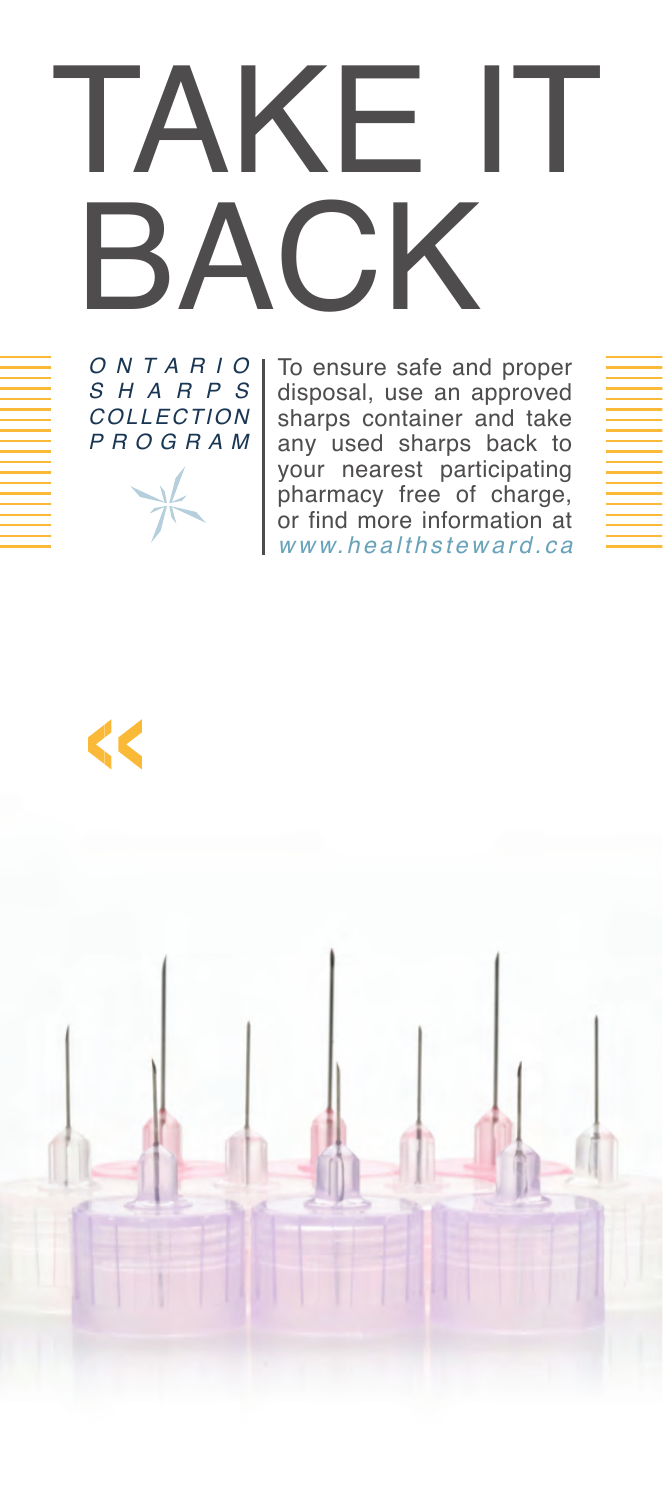

#### What is the Ontario Sharps Collection Program?

The Ontario Sharps Collection Program (OSCP) is a new stewardship program for the province of Ontario that promotes the safe and easy disposal of "sharps". A sharp is any device that is designed to pierce your skin, or the skin of your companion animal. Examples of sharps



include lancets, syringes and needles. If you have any questions about what is included in the OSCP, ask your pharmacist.



#### How Can I Safely Store and Discard Sharps?

Used sharps should be collected in an approved yellow sharps container (1.4L or 4.5L) available free of charge from your pharmacist. Other yellow sharps containers that are leak-proof, puncture-resistant and labeled with a universal biohazard symbol may be accepted at the pharmacist's discretion. If you are



sharps are unacceptable. injecting chemotherapeutic drugs, your pharmacist will provide you with a sharps container that has a cytotoxic label on it. All other types of containers used to hold used

on the outside of the container. All sharps containers Do not bend, clip, break or recap used sharps. When disposing of a used sharp, the needle tip should be held outward while placing it into an approved container. The container should not be filled beyond the fill-line indicated should be stored in the home in a safe and secure location that is out of sight and out of reach of children.

#### Why the Ontario Sharps Collection Program?

The purpose of the OSCP is to ensure that any used or unneeded sharps, are NOT disposed of in the garbage or recycling, but through proper disposal channels found at pharmacies. Improper disposal puts trash and municipal workers, janitors, housekeepers, household members, children and pets at risk of being harmed. Safe sharp disposal is important whether you are at home, at work, at school, traveling, or in other public places.

EFS 50 20 3000

**COLLECTION PROGRAM** 



health and environmental regulations. The biomedical From the time you bring them to the pharmacy, the OSCP will ensure the safe and appropriate end-of-life management of all your sharps and needles according to provincial sharps are treated using a high pressure steam sterilization process (typically a commercial autoclave) and the cytotoxic sharps are treated using high temperature incineration.